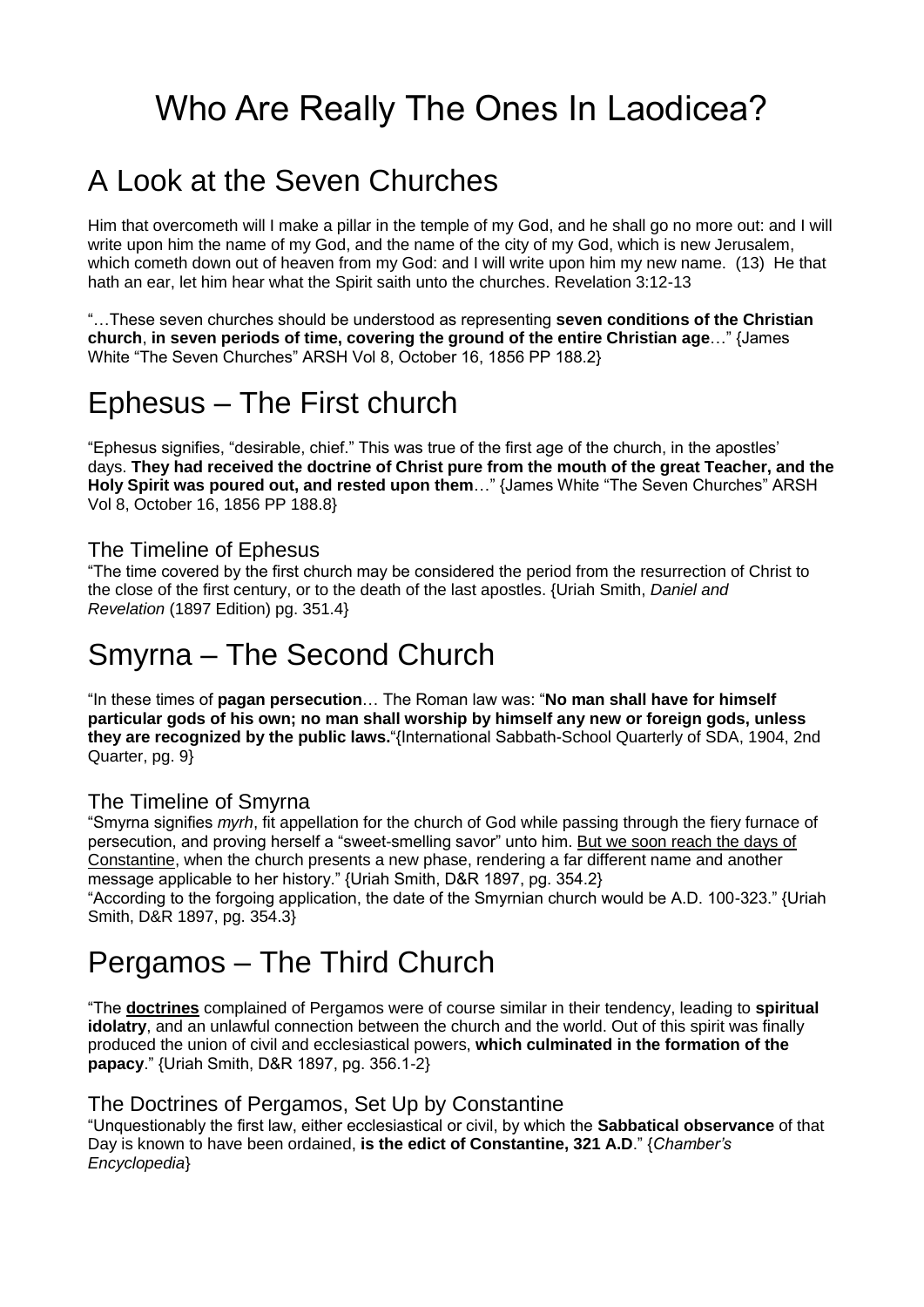"The **doctrine of the Trinity** which was established in the church by the council of Nice, **A. D. 325**. This doctrine destroys the personality of God, and his Son Jesus Christ our Lord. **The infamous, measures by which it was forced upon the church** which appear upon the pages of ecclesiastical history **might well cause every believer in that doctrine to blush**." {J. N. Andrews, March 6, 1855, Review & Herald, vol. 6, no. 24, page 185}

#### One Particular Doctrine Becomes Central to Catholicism

"The **mystery of the trinity** is the **central doctrine** of the Catholic faith. Upon it are based all the other teachings of the church." {Handbook for Today's Catholic, p. 11}

#### These Pagan Doctrines are Still Prevalent Today

"Where Satan's seat is." It was following the supposed conversion of Constantine that the flood-gates of error were opened, and every form of **false doctrine** was brought in. Constantine was nothing but a heathen to the day of his death. His so-called conversion was wholly an affair of political policy. **Nearly every false doctrine in the Roman Church today, and very many still retained in Protestant churches, came direct from paganism, and were brought into, the church at that time**. Truly it was where Satan's seat was." **{SS Quarterly of SDA, 1904**, 2nd Quarter, pg. 11}

#### The Timeline of Pergamos

"Pergamos signifies "very earthy, elevated." **This period reached from Constantine, about 313, down to the rise of anti-christ, about 538**." {James White, "The Seven Churches" ARSH Vol 8, October 16, 1856 PP 188.13}

### Thyatira – The Fourth Church

"If the period by the Pergamos church has been correctly located, terminating with the **setting up of the papacy**, A.D. 538, the most natural division to be assigned to the church of Thyatira would be the time of the continuance of this blasphemous power, through the 1260 years of its supremacy, or **from A.D. 538 to A.D. 1798**." {Uriah Smith, D&R 1897, pg. 358.4}

#### What Was So Significant About 538 A.D.?

"In 538 A.D, **the Arian believers were completely wiped out by the Catholic Church**, leaving the Papacy as the sole "Corrector of heretics." **Anyone opposing the Catholic teaching of the Trinity was exterminated**, for "the Mystery of the Trinity is the central doctrine of the Catholic Faith." {*Handbook for Today's Catholic*, p. 11}

#### God's People Are Never Truly Wiped Out

"Individuals, who recognized the leadings of the Spirit, gathered in **little companies, hidden away in the caves, mountain fortresses, and dens**, like the prophets of God in the days of Jezebel. **In these secluded spots were thousands who did not bow the knee to Baal**… "**But unto you I say, and unto the rest in Thyatira, as many as have not this doctrine (of Jezebel) )**, and which have not known the depths of Satan, as they speak; I will put upon you none other burden." {Stephen N. Haskell, The Story of the Seer of Patmos, pg. 66}

#### Thyatira Begins Giving Birth to (Sardis) Protestantism

"…The age was not ripe for the fullness of truth. But as watchmen of the night hail the dawn when the morning star arises, so the early Reformers, from Wycliffe to Luther and his contemporaries, opened the Scriptures, and the first rays of light brought joy and gladness to those who sat in darkness. {Stephen N. Haskell, The Story of the Seer of Patmos, pg. 67-68}

#### James White on the Reformers

"The greatest fault we can find in the Reformation is, **the Reformers stopped reforming**. **Had they gone on, and onward, till they had left the last vestige of Papacy behind**, such as natural immorality, sprinkling, **the trinity**, and Sunday-keeping, **the church would now be free from her unscriptural errors**." {James S. White, February 7, 1856, Review and Herald, Vol. 7. No. 19, page 148, par 26}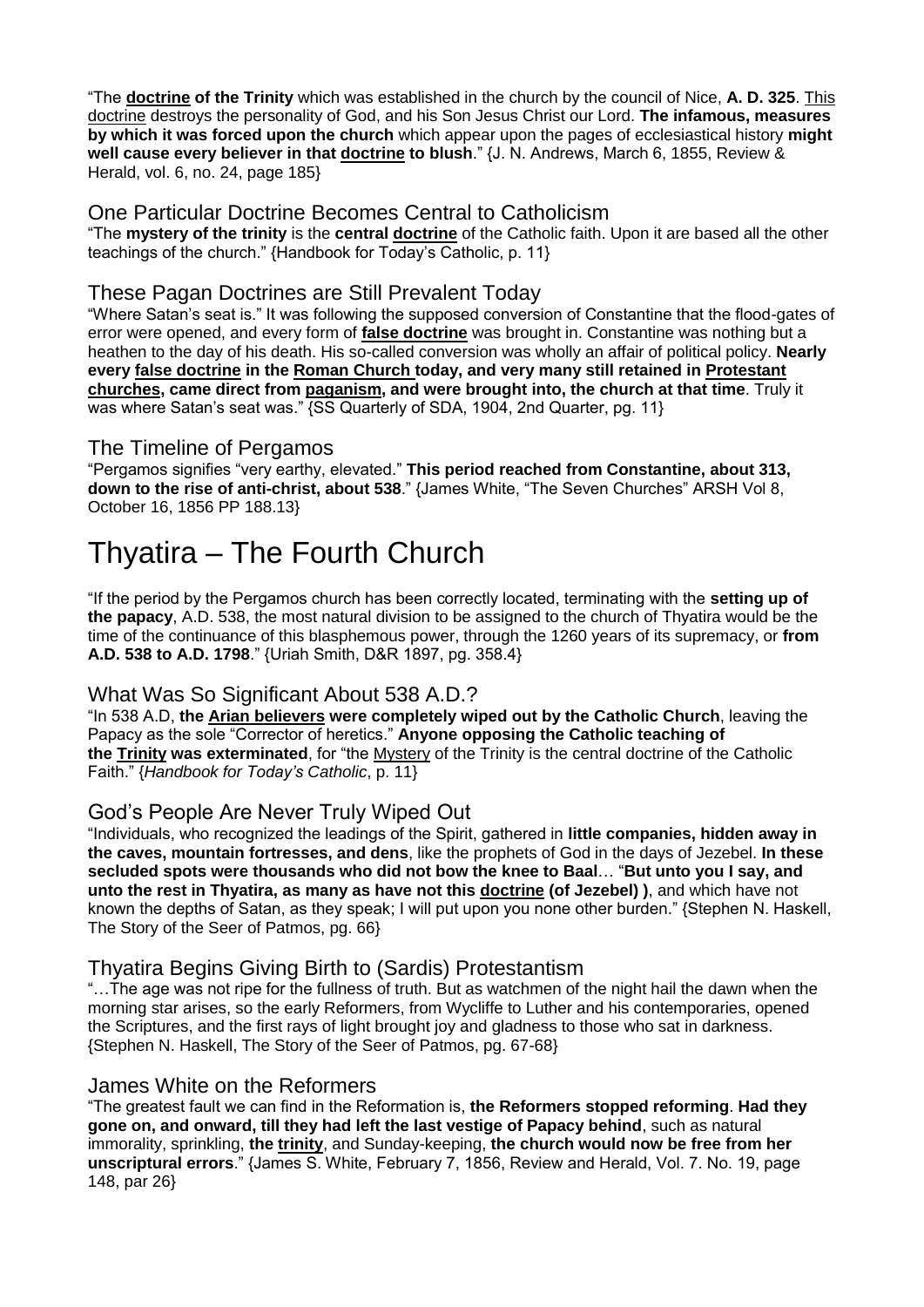#### The SDA Pioneers Were Non-Trinitarian

"That most of the leading **SDA pioneers were non-Trinitarian** in their theology has become **accepted Adventist history**… either the pioneers were wrong and the present church is right, or the pioneers were right and the present Seventh-day Adventist Church has apostatized from biblical truth." {Jerr*y Moon, John Reeve, Woodrow Whidden II ~ The Trinity, p. 190}*

#### Harsh Words to Thyatira and Her Daughters

"**Thyatira is Babylon itself**, and the churches spoken of elsewhere as **"daughters of Babylon,"** will meet with the fate of the mother, Thyatira; for when the history of all churches is over, **Babylon and her daughters will be destroyed in the lake of fire**." {Stephen N. Haskell, *The Story of the Seer of Patmos*, pg. 66}

#### Thyatira Goes Until the Coming of Christ

"…**This is the first church which is pointed forward to the second coming of Christ."** {Stephen N. Haskell, The Story of the Seer of Patmos, pg. 69}

### Sardis – The Fifth Church

"The message to Sardis is addressed to **Protestantism**. The period covered by Thyatira was the era of papal persecution." {Stephen N. Haskell, The Story of the Seer of Patmos, pg. 70}

#### God's People Begin to Come Out of the Nominal Church (Protestantism/Sardis) to Finish the Reformation

"Fifth state; Sardis, signifies " that which remains, that are ready to die." Rev. iii, 2… This, we understand to be the **present nominal church**, **the Babylon, which God's people came out from under the second angel's message**, which closed up at the tenth day of the seventh month, 1844. They were then " about to die," and are now spiritually DEAD." {Joseph Bates, *Adventist Review and Sabbath Herald, Nov. 1850, pg. 8.1-2}*

#### The Call of the Second Angel to the Nominal Church

And there followed another angel, saying, **Babylon is fallen, is fallen**, that great city, because she made all nations drink of the wine of the wrath of her fornication. Revelation 14:8 **What had fallen?** Babylon, the great mystery…

(5) And upon her forehead was a name written, **Mystery, Babylon The Great**, The Mother Of Harlots And Abominations Of The Earth. (6) And I saw the woman drunken with the blood of the saints, and with the blood of the martyrs of Jesus… Revelation 17:5-6 (KJV) What is the mystery? "The **mystery of the trinity** is the **central doctrine** of the Catholic faith. Upon it are based all the other teachings of the church." {Handbook for Today's Catholic, p. 11}

#### Ellen White on the Calling of God's People Out of the Nominal

"Today, as in the days of Elijah, the line of demarcation between God's commandment-keeping people and the **worshipers of false gods** is clearly drawn. "How long halt ye between two opinions?" Elijah cried**; "if the Lord be God, follow Him: but if Baal, then follow him."** 1 Kings 18:21. And the message for today is: "**Babylon the great is fallen, is fallen…. Come out of her, My people**…" {EGW, RH Nov. 20, 1913, par. 13}

Sardis, as does the Churches of Philadelphia and Laodicea, go Until the End of Time

"The messages to Sardis and Philadelphia **separately cover a period extending to the second coming of Christ**; but in addition to the experiences portrayed in the fifth and sixth messages, that which is directed to **Laodicea is also applicable**…" {Stephen Haskell, Story of the Seer of Patmos, pp. 86, 87}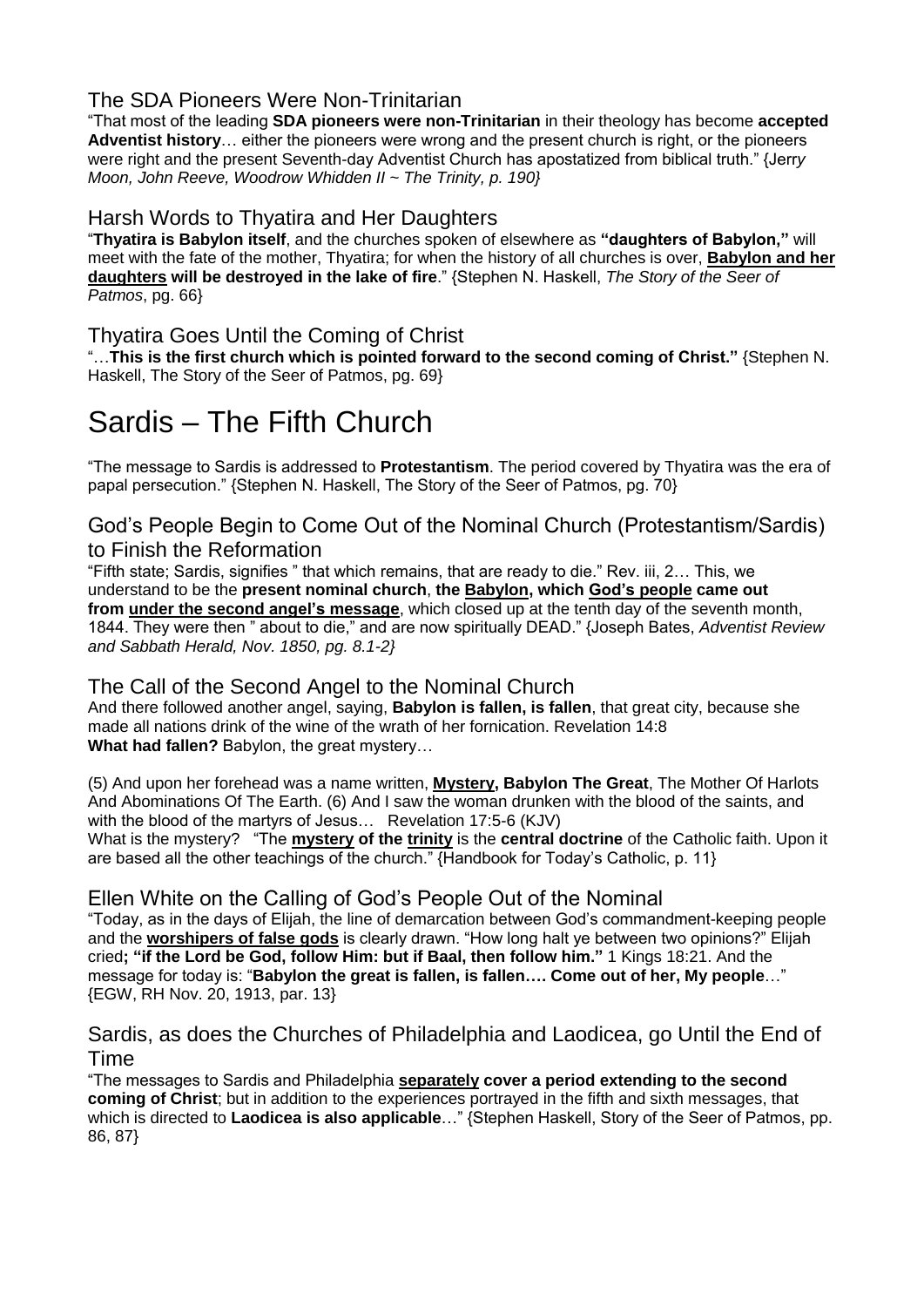## Philadelphia – The Sixth Church

And to the angel of the church in **Philadelphia** write;… I know thy works: behold, I have set before thee an open door, and no man can shut it: for thou hast a little strength, and **hast kept my word, and hast not denied my name**. Revelation 3:7-8 (KJV) **The First Angels Message…**

Saying with a loud voice, **Fear God,** and **give glory to him**; for the hour of his judgment is come: and worship him that made heaven, and earth, and the sea, and the fountains of waters. Revelation 14:7

#### The First and Second Angels Messages are Given in 1843-1844

**"The first and second messages were given in 1843 and 1844**, **and we are now under the proclamation of the third**… **There cannot be a third without the first and second.** These messages we are to give to the world… showing in the line of prophetic history the things that have been, and the things that will be." {Ellen White, Manuscript 32, 1896. [CW 26.2]}

#### The Church of Philadelphia is in a Happy, Holy State

"The word Philadelphia signifies brotherly love, and expresses the position and spirit of those who received the Advent message up to the **autumn of 1844**. As they came out of the sectarian churches… **the Spirit of God was with every true believer, and his praise upon every tongue**. Those who were in that movement are aware that **language would fail to describe** that **holy**, **happy state**." {Uriah Smith, DAR pgs. 395,396 [1897 Edition]}

#### Many Leave Philadelphia Returning to Sardis and the Golden Calf

"The time of test for those who were looking for their Lord, came in the autumn of 1844... But **many who had only professed to believe in the advent, changed when the time passed** and He did not come, and now scoffed at those who still clung to the message, **"Fear God, and give glory to Him; for the hour of His judgment is come."** The heavenly door opened, but those who turned back to the world were left in darkness… **When the door in heaven opened, the doors of the Protestant churches closed**…" {S.N. Haskell, The Story of the Seer of Patmos, pg. 83,84}

#### Others Return to the Flesh Pots, Becoming Laodicea

"Whether therefore ye eat, or drink, or whatsoever ye do, do all to the glory of God." **All are now being tested and proved. Many to whom precious light has been given desire to return to the fleshpots of Egypt**." {EGW, PUR October 9, 1902, Art. B, par. 8}

#### Philadelphia Passes Through Laodicea

"Believers who came in during the Philadelphian experience, such as live to the coming of the Lord, **pass through the Laodicean period**… The time of the Laodicean message is one of drowsiness and peril, and **the burden of the message is to escape from the Laodicean condition**." {International Sabbath-School Quarterly, 2nd Quarter, pg. 18}

#### The Message to the Final Two Periods of the Church is One of Preparation for the End

"**It is evident that the last two periods of the church— Philadelphia and Laodicea—cover one and the same generation.** The rise of the Advent movement and **the special message of preparation for the end** was a signal that the opening years of the closing generation had been reached, to whom was due God's, **final warning**." {International Sabbath-School Quarterly, 2nd Quarter, pg. 18}

### Laodicea – The Seventh Church

"Laodicea signifies a **"judging of the people**." **From 1844 to the close of probation is the hour of God's judgment**…" {International Sabbath-School Quarterly, 1904, 2nd Quarter, pg. 17} To the church of Laodicea Write…

(14) And unto the angel of the **church of the Laodiceans** write;… (15) **I know thy works**, that thou art neither cold nor hot: I would thou wert cold or hot. (16) So then because thou art lukewarm, and neither cold nor hot, **I will spue thee out of my mouth**. Revelation 3:14-16 (KJV)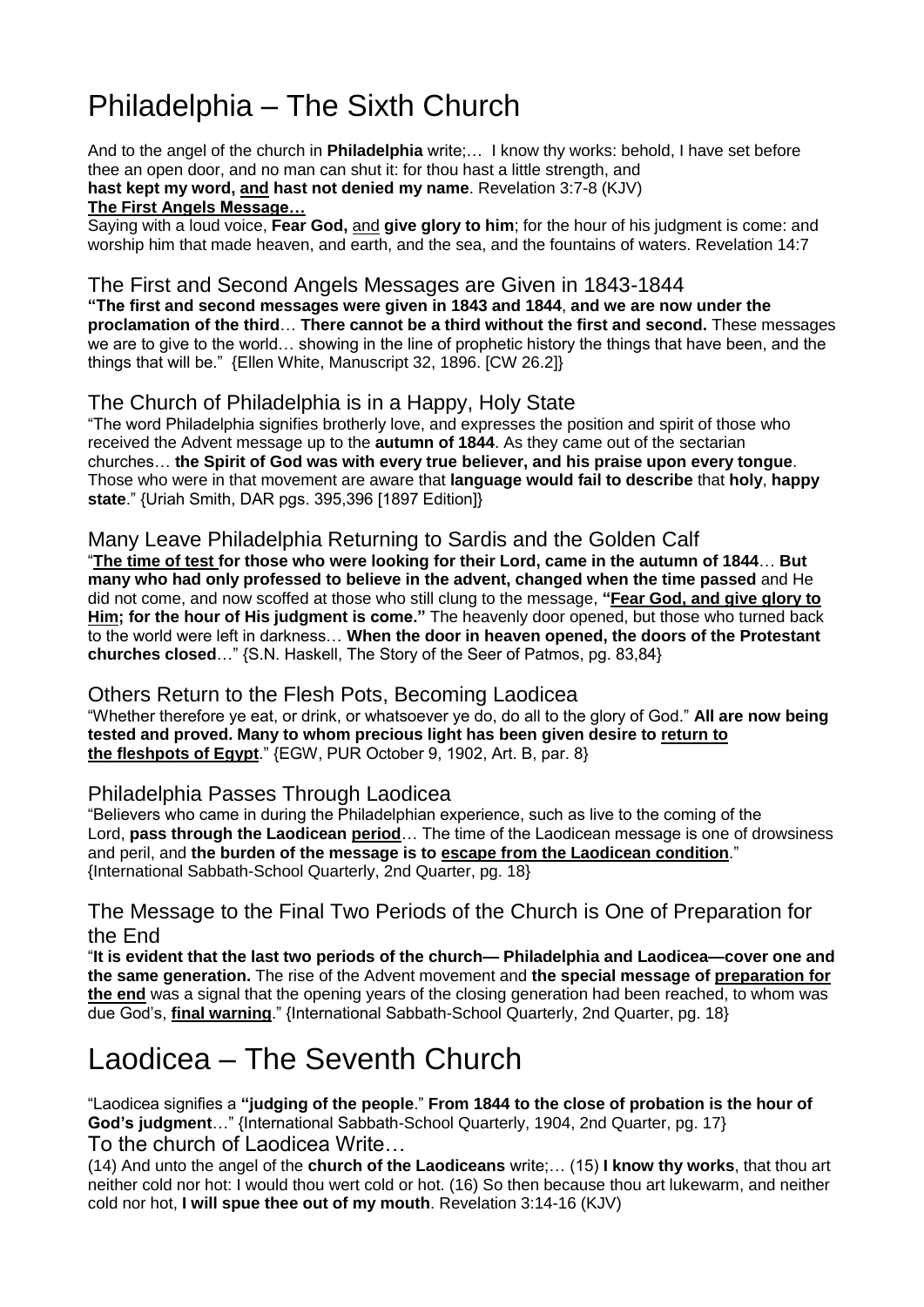Laodiceans are Professed Followers of the Father and Son

"**The Laodicean message applies to the people of God who profess to believe present truth**… The term "**lukewarm**" is applicable to this class. **They profess to love the truth, yet are deficient in Christian fervor and devotion**…" {EGW, 4T 87.1}

"**It will be observed that no fault is found with the Laodiceans on account of the doctrines they hold. They are not accused of harboring any Jezebel in their midst**… So far as we can learn from the address to them, their belief is correct, and their theory sound. The inference therefore is that having a correct theory, therewith they are content. **They are satisfied with a correct form of doctrine without its power**…" {Uriah Smith, Daniel and Revelation (1897 Edition) pg. 377,378}

Laodiceans are professed Followers of God, Yet They Deny Him by Their Works "The Scriptures speak of the large class of **professors** who are **not doers**. **Many who claim to believe in God deny Him by their works…**" {**Ellen White**, Ms50-1901.5}

#### The Works Denied

"**True faith, which relies wholly upon Christ, will be manifested by obedience to all the requirements of God. From Adam's day to the present time the great controversy has been concerning obedience to God's law**… But the Scriptures declare that **by works** is "**faith made perfect**;" and that, without the **works of obedience**, faith "is dead." James 2:22, 17. **He that professes to know God**, "and keepeth not His commandments, is a liar, and **the truth is not in him."** 1 John 2:4. {**Ellen White**, PP 73.2}

Laodiceans Believe in the Spirit of Christ, But Will Not Allow it to Convict "The office of the Holy Spirit is distinctly specified in the words of Christ: "When He is come, He will reprove the world of sin, and of righteousness, and of judgment." John 16:8. **It is the Holy Spirit that convicts of sin.** If the sinner responds to the quickening influence of the Spirit, he will be **brought to repentance** and **aroused to the importance of obeying the divine requirements**." {Ellen White, AA 52.2}

#### Laodiceans Lay off the Armor of God

"When efforts are made to set things in order, and bring the people **up to the position** God would have them occupy, a class will be affected by the labor, and **will make earnest efforts to press through the darkness to the light**. But many **do not persevere in their efforts** long enough to realize the **sanctifying influence of the truth upon their hearts and lives**. **The cares of the world engross the mind to that degree that self examination and secret prayer are neglected. The armor is laid off, and Satan has free access to them, benumbing their sensibilities, and causing them to be unsuspicious of his wiles.**" {EGW, RH August 10, 1886, par. 3}

The Third Angels Message Enters the Biblical Timeline to Address Laodicea **And the third angel followed** them, saying with a **loud voice**, **If any man worship the beast and his image, and receive his mark in his forehead, or in his** hand, the same shall drink of the wine of the wrath of God… Revelation 14:9-10 (KJV)

#### The Image We are to Have

"The very **image of God** is to be reproduced in humanity. **The honor of God, the honor of Christ**, is involved in the **perfection of the character** of His people." {DA 671.3}

#### Ellen White on Image and the Third Angel

"In a view given June 27, **1850**, my accompanying angel said, "Time is almost finished. **Do you reflect the lovely image of Jesus as you should?**" Then I was pointed to the earth and saw that there would have to be a getting ready among those who have of late embraced the **third angel's message**. Said the angel, "**Get ready, get ready, get ready. Ye will have to die a greater death to the world than ye have ever yet died.**" I saw that there was a great work to do for them and but little time in which to do it." {EW 64.1}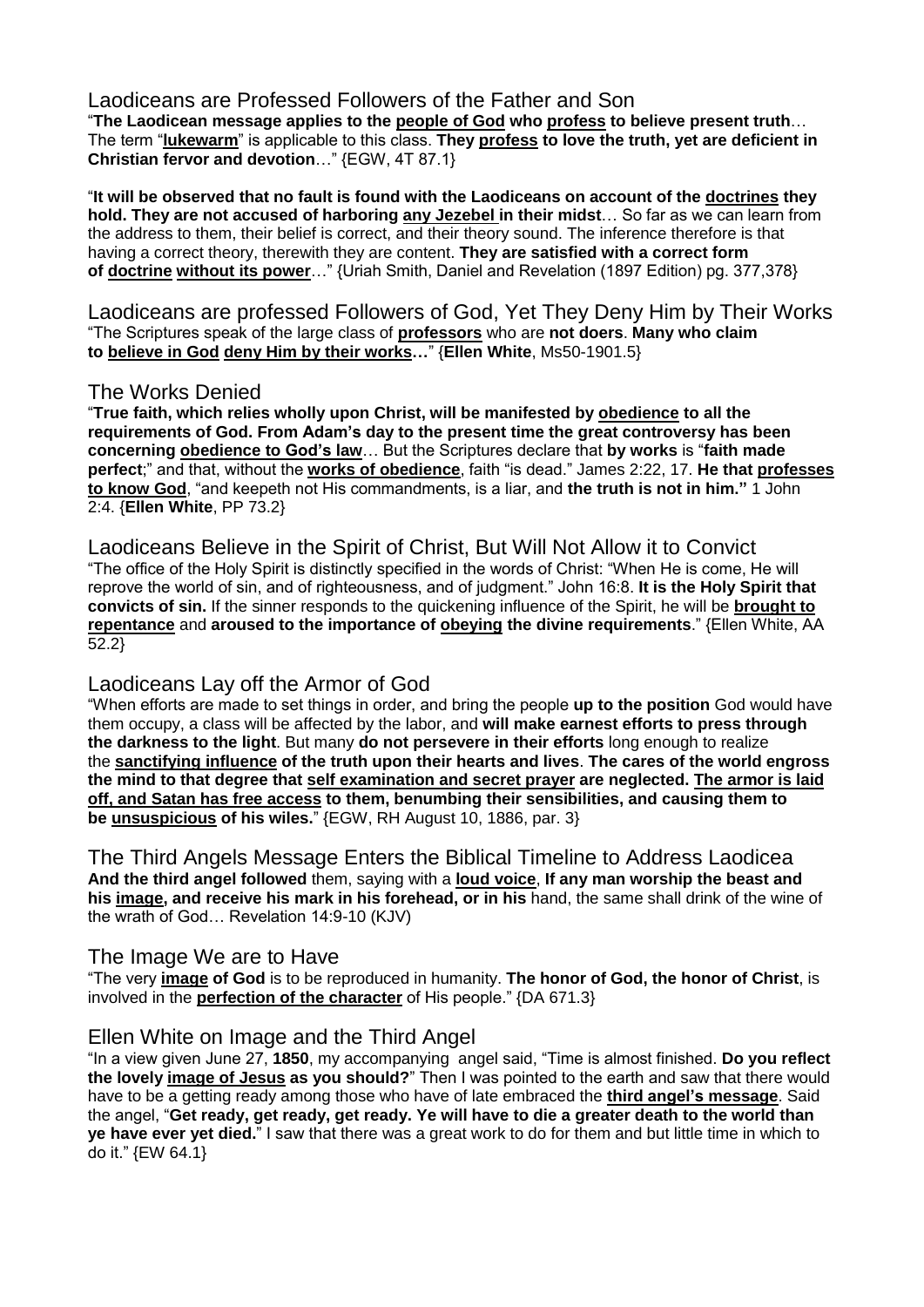#### Ellen White on the Message to the Laodicean

"Young and old, **God is now testing you**. **You are deciding your own eternal destiny.** Your pride, your love to follow the fashions of the world, your vain and empty conversation, your selfishness, **are all put in the scale**… [refers to our image] Many, I saw, were flattering themselves that they were good Christians, who have not a single ray of light from Jesus. They know not what it is to be renewed by the grace of God. They have no living experience for themselves in the things of God. And I saw that the Lord was whetting his sword in heaven to cut them down. **O that every cold, lukewarm professor could realize the clean work that God is about to make among his professed people. Dear friends, do not deceive yourselves concerning your condition. You cannot deceive God.** Says the True Witness, **"I know thy works." The third angel is leading up a people**, step by step, **higher and higher**. At every step they will be tested." {EGW, 2SG 229.1}

#### So What About the Corporate SDA Church (Nominal Church)

"The result of their murmuring and unbelief was that Aaron made them a **golden calf** to represent God. He proclaimed this idol to be God, and **a great deal of enthusiasm was created over this false god."** (EGW, The Review and Herald, September 6, 1906)

The Corporate SDA Church (Nominal Church) Drink of the wine of Babylon "If we turn from the testimony of God's word, **and accept false doctrines because our fathers taught them, we fall under the condemnation pronounced upon Babylon; we are drinking of the wine of her abominations**." {E.W., 4SP 357.1}

The Corporate SDA Church (Nominal Church) Returns to Sardis as a Sister to the Daughters of Babylon

"We must as a people arouse and cleanse the camp of Israel… We are in danger of becoming a **sister to fallen Babylon**, of allowing our churches to become corrupted, and filled with every foul spirit, a cage for every unclean and hateful bird…" {Ellen White, Lt51-1886.7}

#### Who Qualifies as Babylon?

"Babylon is said to be "the mother of harlots." **By her daughters must be symbolized churches that cling to her doctrines and traditions**, and follow her example of sacrificing the truth and the approval of God, in order to form an unlawful alliance with the world… therefore **it cannot refer to the Roman Church alone**, for that church has been in a fallen condition for many centuries…" {EGW, GC 382.3}

#### The Fourth Angels Message Goes Out to the Nominal Church and to All Who Are in Babylon

#### **Revelation 18:1,2,4 (KJV)**

1. And after these things I saw another angel come down from heaven, having great power; and the earth was lightened with his glory.

2. And he cried mightily with a strong voice, saying, **Babylon the great is fallen, is fallen, and is become the habitation of devils, and the hold of every foul spirit, and a cage of every unclean and hateful bird.**

4. And I heard another voice from heaven, saying, **Come out of her, my people**…

The Fourth Angels Message is a Repeat of the Second

"This is the **same message** that was given by the second angel. Babylon is fallen, "because she made all nations drink of the wine of the wrath of her fornication." What is that wine?—**Her false doctrines**." {1888 1078.6}

Ellen White and the Adventist Pioneers Would Not be Allowed to Join the Corporate SDA Church of Today

"**Most of the founders of Seventh-Day Adventism would not be able to join the church today** if they had to subscribe to the denominations Fundamental Beliefs. More specifically, most would not be able to agree to belief number 2, which deals with the **doctrine of the Trinity**." {George Knight, Ministry Magazine, October 1993}